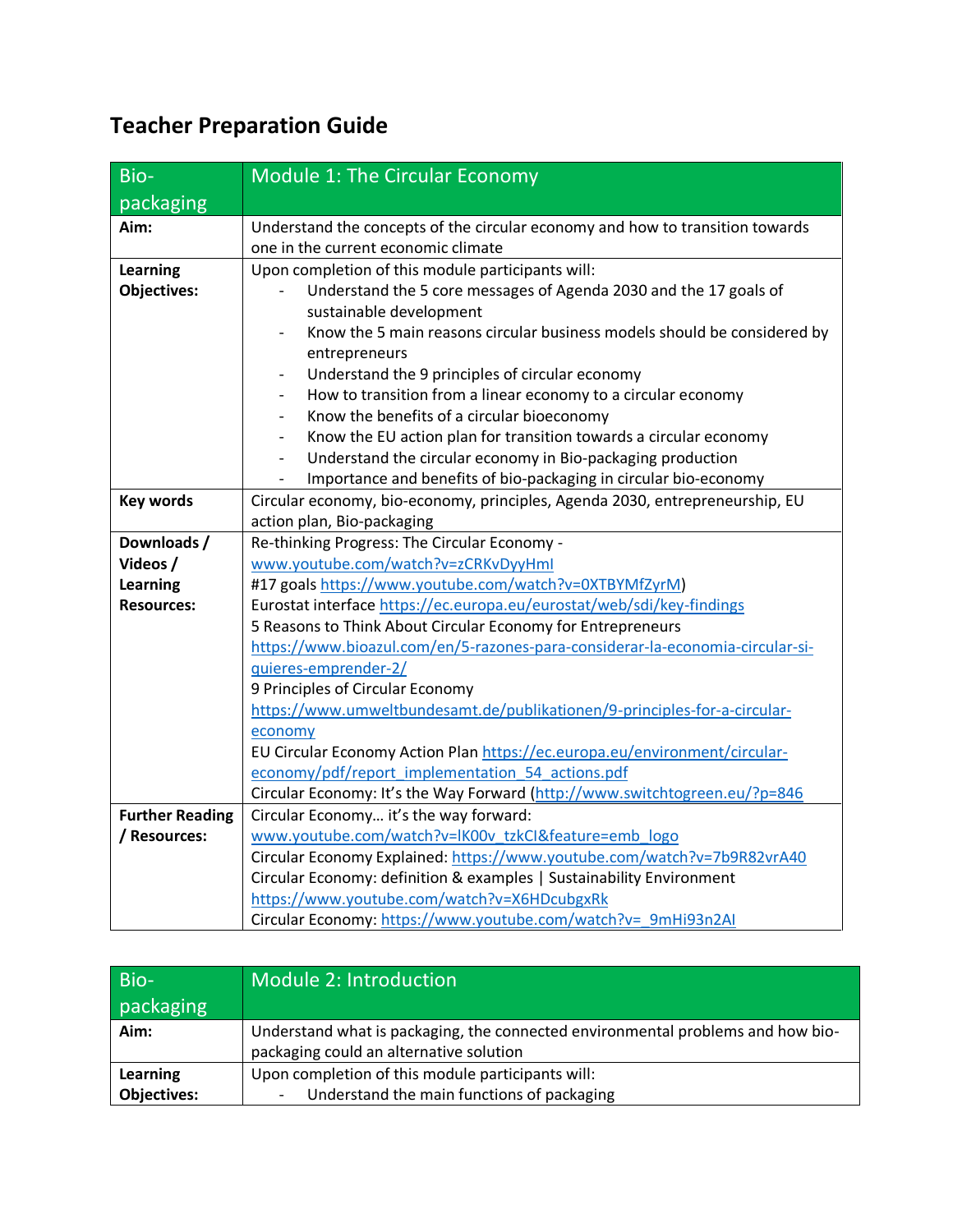|                        | Know the main connected environmental problems                                        |
|------------------------|---------------------------------------------------------------------------------------|
|                        | Understand the concept of bio-packaging in the framework of the Circular              |
|                        | and Biobased economy                                                                  |
|                        | Comprehend what is bio-packaging in general terms                                     |
|                        | Know the main different categories of biobased materilas that can use for bio-        |
|                        | packaging                                                                             |
| <b>Key words</b>       | Packaging, functions, biobased materials, environmental problems                      |
| Downloads /            | Food packaging and the connected problems:                                            |
| Videos /               | https://www.youtube.com/watch?v=aTcMPy6L88E                                           |
| Learning               | Main features of packaging:                                                           |
| <b>Resources:</b>      | https://europen-packaging.eu/sustainability/what-is-packaging.html                    |
|                        | The need for sustainable food packaging: Bio-packaging                                |
|                        | https://www.europarl.europa.eu/news/en/headlines/economy/20151201STO05603/            |
|                        | circular-economy-definition-importance-and-benefits                                   |
|                        | https://ec.europa.eu/environment/topics/waste-and-recycling/packaging-waste en        |
|                        | https://sustainablebiomaterials.org/                                                  |
|                        | https://www.plasticseurope.org/en/about-plastics/what-are-plastics/large-             |
|                        | family/biodegradable-plastics                                                         |
|                        | Biobased materials suitable for biopackaging:                                         |
|                        | https://bioplasticsnews.com/2013/12/31/bio-based-pet/                                 |
| <b>Further Reading</b> | Food packaging and the connected problems:                                            |
| / Resources:           | https://youtu.be/HQTUWK7CM-Y; https://youtu.be/ju_2NuK5O-E                            |
|                        | https://www.youtube.com/watch?v=1h-nQgmRLpE; https://youtu.be/cwTDvqaqPlM             |
|                        | https://www.youtube.com/watch?v=Yomf5pBN8dY;https://www.youtube.com/watc              |
|                        | h?v=vZTL1aE3oFs;                                                                      |
|                        | https://www.youtube.com/watch?v=1qT-rOXB6NI;                                          |
|                        | https://www.youtube.com/watch?v=d3WYoSJ8wHo                                           |
|                        | Bio-packaging and Bioeconomy:                                                         |
|                        | -Cruz-Romero M. and J. P. Kerry. 2008. Crop-based biodegradable packaging and its     |
|                        | environmental implication. CAB Review                                                 |
|                        | -Miller R. The Landscape for Biopolymers in Packaging. National Non-Food Crops Centre |
|                        | (NNFCC) Publication, Heslington, York, UK; 2005.                                      |
|                        | -Van crevel, R. 2016. Bio-based food packaging in sustainable development, Forstery   |
|                        | Policy and Resources Division, Food and Agriculture Organization of the UN.           |
|                        | https://ec.europa.eu/environment/topics/waste-and-recycling/packaging-waste_en        |
|                        | https://plasticpollutionblogsite.wordpress.com/2016/10/31/solution-technology-1/      |
|                        | https://www.alpagro.be/en/support/material-types/bioplastic/                          |

| Bio-               | Module 3: Ecological benefits of bio-packaging                                                                                                                                      |
|--------------------|-------------------------------------------------------------------------------------------------------------------------------------------------------------------------------------|
| packaging          |                                                                                                                                                                                     |
| Aim:               | Understand the principles of assessing environmental impact, the main method used<br>(life cycle assessment) and the difference between bio-packaging and conventional<br>packaging |
| Learning           | Upon completion of this module participants will:                                                                                                                                   |
| <b>Objectives:</b> | Understand the main principles of assessing environmental impact                                                                                                                    |
|                    | Know the main method used (lifecycle assessment)                                                                                                                                    |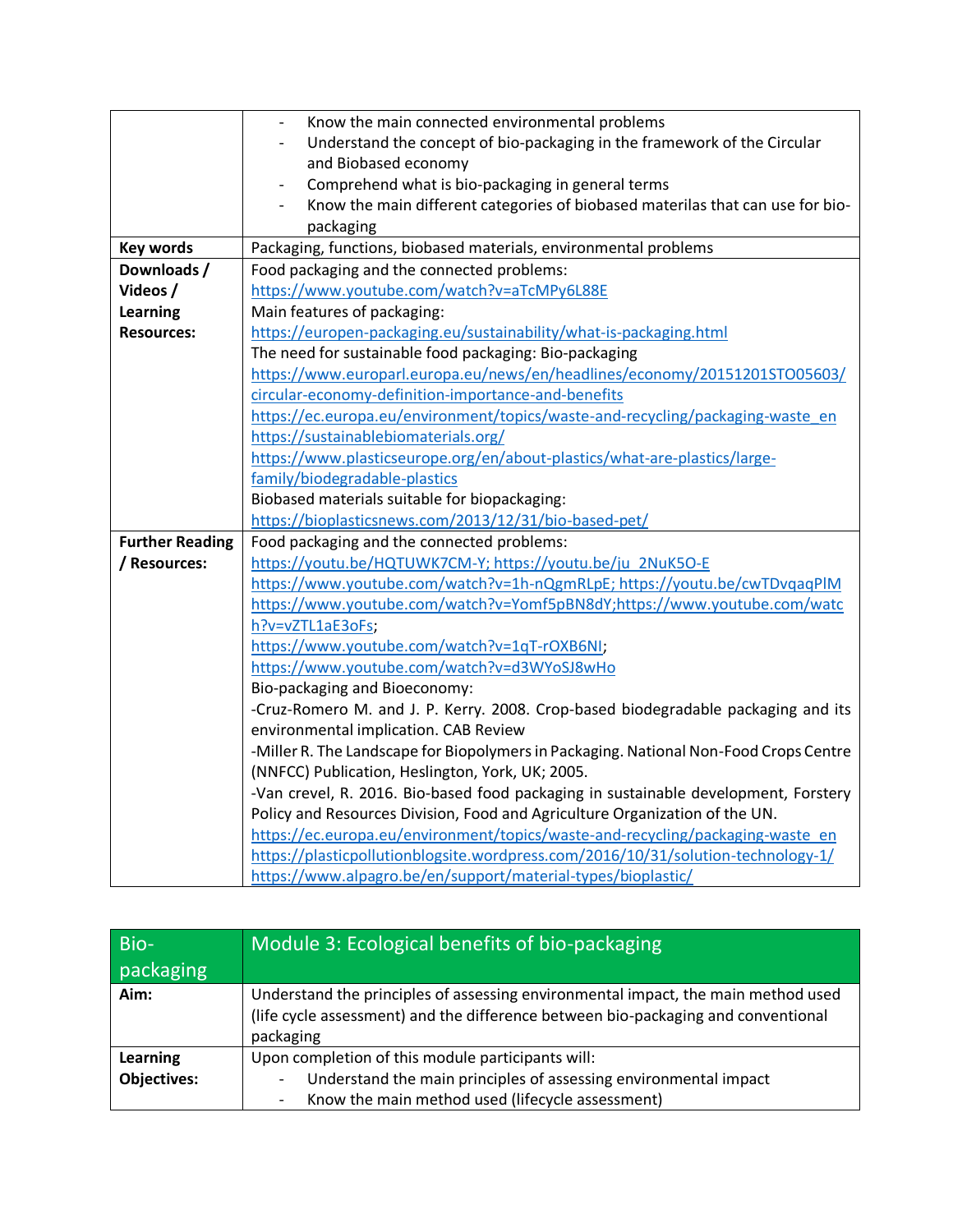|                        | Understand the main steps of the LCA                                                |
|------------------------|-------------------------------------------------------------------------------------|
|                        | Comprehend the main difference of the bio-packaging versus conventional             |
|                        | packaging                                                                           |
|                        | Identify the main ecological benefits of bio-packaging                              |
| Key words              | Lifecycle assessment, process, biodegradable, fossil-fuel, footprint, ecological    |
| Downloads /            | Plastic and the connected environmental problems:                                   |
| Videos /               | https://www.youtube.com/watch?v=vgJ3et8KK o&t=27s                                   |
| <b>Learning</b>        | Life cycle assessment to evaluate the environmental impact:                         |
| <b>Resources:</b>      | https://en.wikipedia.org/wiki/Life-cycle assessment#                                |
|                        | Compare bio-packaging vs conventional packaging:                                    |
|                        | https://ec.europa.eu/info/food-farming-                                             |
|                        | fisheries/sustainability/economicsustainability/bioeconomy/agricultural-biomass en  |
|                        | https://plasticpollutionblogsite.wordpress.com/2016/10/31/solution-technology-1/    |
|                        | -Molenveld, K., Oever, M.V.D. and Bos, H. Biobased Packaging Catalogue. Wageningen: |
|                        | Wageningen UR Food & Biobased Research.                                             |
|                        | -Rexam. 2011. Packaging Unwrapped. [PDF] Available at: ---                          |
|                        | https://www.rexam.com/files/pdf/packaging_unwrapped_2011.pdf                        |
|                        | -SBC.2009.Sustainabile Biomaterials Collaborative [online] Available at:            |
|                        | -EIPRO 2006 Technical Report EUR 22284 EN                                           |
| <b>Further Reading</b> | Further resources for plastic and the environmental problems:                       |
| / Resources:           | https://www.youtube.com/watch?v=HQTUWK7CM-Y                                         |
|                        | Life cycle of materials:                                                            |
|                        | https://ec.europa.eu/info/food-farming-fisheries/sustainability/economic            |
|                        | sustainability/bioeconomy/agricultural-biomass en                                   |
|                        | https://www.european-bioplastics.org/bioplastics/environment/                       |
|                        | https://www.european-bioplastics.org/bioplastics/materials/                         |
|                        | http://www.sustainablebiomaterials.org/                                             |
|                        | https://www.europarl.europa.eu/thinktank/infographics/circulareconomy/public/ind    |
|                        | ex.html                                                                             |
|                        | https://en.wikipedia.org/wiki/Life-cycle assessment#                                |
|                        | https://immago.com/biodegradable-plastic-bags/                                      |

| Bio-                                  | Module 4: Biomass production in Biobased context                                                                                                                                                                                                                                                                                 |
|---------------------------------------|----------------------------------------------------------------------------------------------------------------------------------------------------------------------------------------------------------------------------------------------------------------------------------------------------------------------------------|
| packaging                             |                                                                                                                                                                                                                                                                                                                                  |
| Aim:                                  | Understand the basic principles of the biomass production, the role of agriculture<br>as sustainable source of biomass, important crops that are suitable for biomass<br>resource and the types of residues that can used in a biobased context                                                                                  |
| <b>Learning</b><br><b>Objectives:</b> | Upon completion of this module participants will:<br>Understand the value of Agriculture as a biomass source<br>-<br>Recognize sustainable biomass production<br>-<br>Know the different systems for sustainable biomass production and the<br>-<br>main parameters involved<br>Recognize appropriate harvest stages and methods |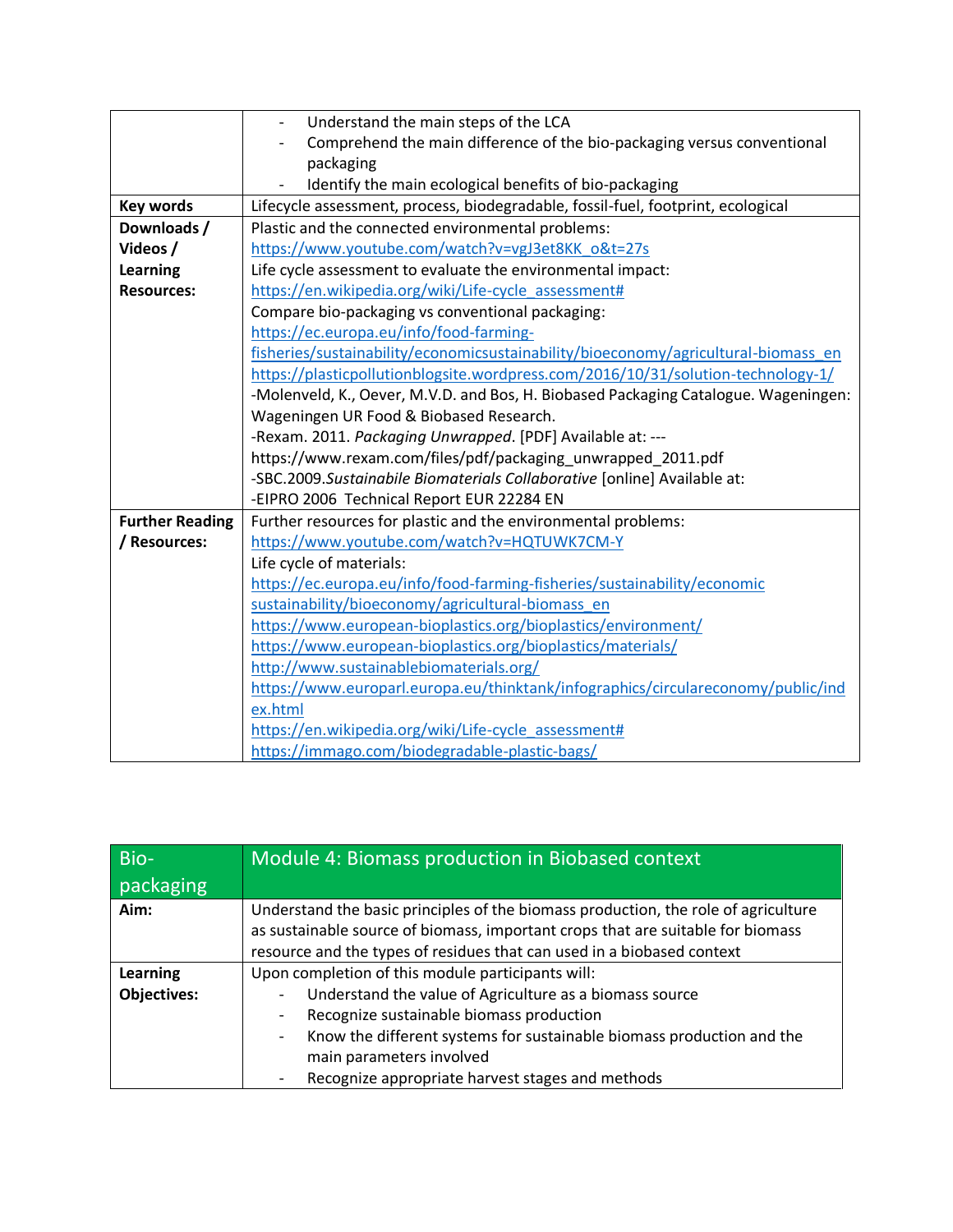|                        | Know example of important crops that can serve as biomass source for                                                                                         |
|------------------------|--------------------------------------------------------------------------------------------------------------------------------------------------------------|
|                        | biobased materials                                                                                                                                           |
|                        | Identify other sources of biomass and connected products                                                                                                     |
| Key words              | Biomass, agriculture, open field, greenhouse, residues, agro-based feedstock                                                                                 |
| Downloads /            | Discover the new EU Rural:                                                                                                                                   |
| Videos /               | https://www.youtube.com/watch?v=w3KRjnOarnQ                                                                                                                  |
| <b>Learning</b>        | -Allen, B., Cavicchi B., Jalasjoki L., Keenleyside C., Medyna G., Potter, J. and Wills T.                                                                    |
| <b>Resources:</b>      | 2019. EU rural review No 28. 2019. Mainstreaming the bioeconomy. European                                                                                    |
|                        | Union, 2019, Luxembourg: publications office of the European Union, 2019.                                                                                    |
|                        |                                                                                                                                                              |
|                        | Introduction to biomass production:                                                                                                                          |
|                        | https://www.youtube.com/watch?v=CL9A8YhwUps                                                                                                                  |
|                        | -Garcia-Condado, S., Lopez-Lozano, R., & der, van Velde, M. (2018). Brief on<br>agricultural biomass production. Luxembourg: European Commission's Knowledge |
|                        | Centre for Bioeconomy, Publications Office of the European<br>Union.                                                                                         |
|                        | www.mdpi.com/2071-1050/10/6/1745                                                                                                                             |
|                        | -H. Hoff, F.X. Johnson, B. Allen, L. Biber-Freudenberger, J.J. Förster (2018)                                                                                |
|                        | Sustainable bio-resource pathways towards a fossil-free world: the European                                                                                  |
|                        | bioeconomy in a global development context, Policy paper produced for the IEEP                                                                               |
|                        | Think2030 conference, Brussels, October 2018.                                                                                                                |
|                        | -Imadi S.R., Shazadi K., Gul A., Hakeem K.R. (2016) Sustainable Crop Production                                                                              |
|                        | System. In: Hakeem K., Akhtar M., Abdullah S. (eds) Plant, Soil and Microbes.                                                                                |
|                        | Springer, Cham. https://doi.org/10.1007/978-3-319-27455-3_6                                                                                                  |
|                        |                                                                                                                                                              |
|                        | Examples of a growing crops (e.g. tomato/corn):                                                                                                              |
|                        | https://www.youtube.com/watch?v=V_ZXBSD_7XQ                                                                                                                  |
|                        | https://www.youtube.com/watch?v=-rgdcVsF12g<br>https://www.youtube.com/watch?v=-n8dJrqeL88                                                                   |
|                        | https://futureoffood.org/insights/the-global-importance-of-maize-diversity/                                                                                  |
|                        | http://www.tomatonews.com/en/background 47.html                                                                                                              |
|                        |                                                                                                                                                              |
|                        | Biomass production and the biobased Economy:                                                                                                                 |
|                        | -Biobased Economy - Sustainable Use of Agricultural Resources                                                                                                |
|                        | By S. Kulshreshtha, B. G. McConkey, T. T. Liu, J. A. Dyer, X. P. C. Vergé and R. L.                                                                          |
|                        | Desjardins                                                                                                                                                   |
|                        | Submitted: November 5th 2010Reviewed: March 25th 2011Published: September                                                                                    |
|                        | 6th 2011                                                                                                                                                     |
|                        | DOI: 10.5772/19989                                                                                                                                           |
|                        | -Peelman, N., Ragaert, P., De Meulenaer, B., Adons, D., Peeters, R., Cardon, L., Van                                                                         |
|                        | Impe, F., Devlieghere, F. Application of bioplastics for food packaging, Trends in Food                                                                      |
|                        | Science & Technology,                                                                                                                                        |
|                        | Volume<br>32,<br>128-141,<br>0924-2244,<br>Issue<br>2013,<br><b>ISSN</b><br>2,                                                                               |
|                        | https://doi.org/10.1016/j.tifs.2013.06.003                                                                                                                   |
| <b>Further Reading</b> | Further reading on the importance of Agriculture and the biobased economy:                                                                                   |
| / Resources:           | https://ec.europa.eu/research/bioeconomy/index.cfm;                                                                                                          |
|                        | https://www.biobasedeconomy.eu/                                                                                                                              |
|                        | Further resources for biomass production:                                                                                                                    |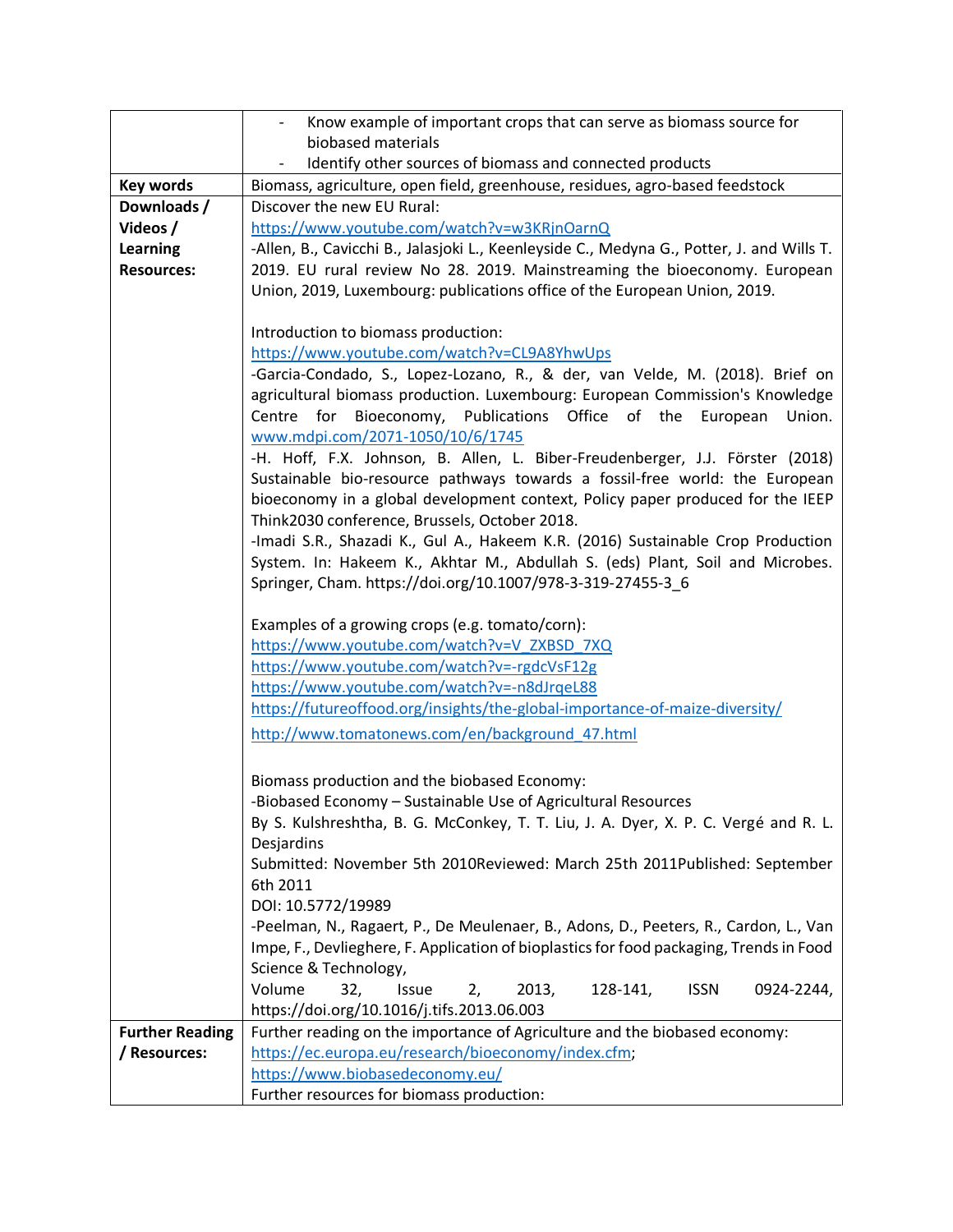| https://www.youtube.com/watch?v=3pD68uxRLkM<br>https://www.youtube.com/watch?v=CL9A8YhwUps |
|--------------------------------------------------------------------------------------------|
| Sustainable production of Agricultural biomass:                                            |
| http://www.fao.org/land-water/overview/covid19/circular/fr/                                |
| https://sustainablebiomaterials.org/                                                       |

| $Bio-$                 | Module 5: Production of biobased materials                                                                                                                                                                                         |
|------------------------|------------------------------------------------------------------------------------------------------------------------------------------------------------------------------------------------------------------------------------|
| packaging              |                                                                                                                                                                                                                                    |
| Aim:                   | Understand the principles of the production of types of biobased materials, their<br>origin according to the initial biomass source (feedstock), useful definitions and<br>innovative concepts connected with the biobased economy |
| <b>Learning</b>        | Upon completion of this module participants will:                                                                                                                                                                                  |
| <b>Objectives:</b>     | Know the main types of biobased materials the main principles of assessing<br>environmental impact                                                                                                                                 |
|                        | Recognize the initial source and production process of these materials<br>$\qquad \qquad \blacksquare$                                                                                                                             |
|                        | Recognize the different classification according to the end-of-life of the                                                                                                                                                         |
|                        | biobased materials.                                                                                                                                                                                                                |
|                        | Know the key characteristics of biodegradable packaging<br>$\overline{\phantom{a}}$                                                                                                                                                |
|                        | Demonstrate the main types of processing methods and outputs<br>$\overline{\phantom{a}}$                                                                                                                                           |
|                        | List the main biobased materilas                                                                                                                                                                                                   |
| <b>Key words</b>       | Biobased material, processes, biodegradable, PLA, cellulose, PHA, fermentation,                                                                                                                                                    |
| Downloads /            | polymerization<br>Use of renewable feedstock for biobased material production:                                                                                                                                                     |
| Videos /               | https://www.youtube.com/watch?v=wFXXtO58H5M                                                                                                                                                                                        |
| <b>Learning</b>        | JRC-IES and Imperial College expert workshop, 2013                                                                                                                                                                                 |
| <b>Resources:</b>      | Types of biobased materials:                                                                                                                                                                                                       |
|                        | -Molenveld, K., Oever, M. V.D. and Bos, H. Biobased Packaging Catalogue.                                                                                                                                                           |
|                        | Wageningen: Wageningen UR Food & Biobased Research.                                                                                                                                                                                |
|                        | -Van den Oever, M., Molenveld, K., van der Zee, M., Bos, H. 2017. Bio-based and                                                                                                                                                    |
|                        | biodegradable plastics - Facts and Figures, Wageningen Food & Biobased Research                                                                                                                                                    |
|                        | number 1722.                                                                                                                                                                                                                       |
|                        | Key characteristics of biodegradable packaging:                                                                                                                                                                                    |
|                        | https://www.naturespath.com/en-us/blog/whats-difference-biodegradable-                                                                                                                                                             |
|                        | compostable/                                                                                                                                                                                                                       |
|                        | https://immago.com/biodegradable-plastic-bags/                                                                                                                                                                                     |
|                        | https://plasticpollutionblogsite.wordpress.com/2016/10/31/solution-technology-<br>1/                                                                                                                                               |
| <b>Further Reading</b> | Types of biobased materials-Innovative concepts:                                                                                                                                                                                   |
| / Resources:           | -Karan, H., Funk, C., Grabert, M., Oey, M., and B. Hankamer. 2019. Green                                                                                                                                                           |
|                        | Bioplastics as Pat of a Circular Bioeconomy. Trends in Plants Science, 24, 237-249.                                                                                                                                                |
|                        | https://doi.org/10.1016/j.tplants.2018.11.010                                                                                                                                                                                      |
|                        | https://www.european-bioplastics.org/pla-in-the-waste-stream/                                                                                                                                                                      |
|                        | -Resource efficiency of biobased industries, Notes from an expert workshop, in                                                                                                                                                     |
|                        | support to the JRC activities in the field of resource efficiency, bioeconomy and set-                                                                                                                                             |
|                        | up of an EU Bioeconomy Observatory; organised by European Commission - Joint                                                                                                                                                       |
|                        | Research Centre, Institute for Environment and Sustainability, Sustainability                                                                                                                                                      |
|                        | Assessment Unit and Imperial College London, Centre for Energy Policy and                                                                                                                                                          |